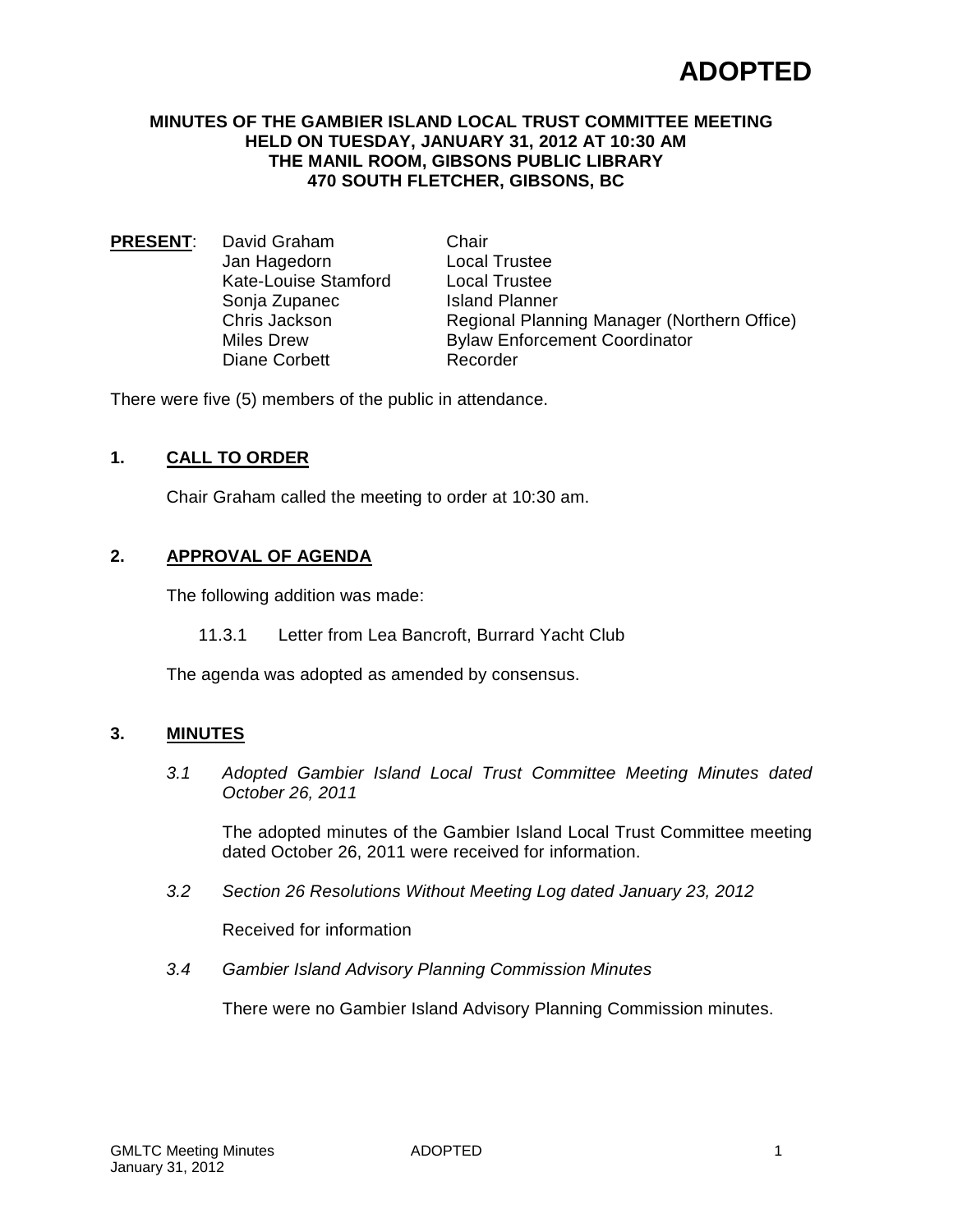## **4. BUSINESS ARISING FROM MINUTES**

### *4.1 Follow-up Action List dated*

Island Planner Sonja Zupanec provided an update on the Follow-Up Action List dated January 23, 2012.

Trustee Stamford requested that staff give an update at the next meeting on the status of the HMCS Annapolis project in Halkett Bay. Trustee Hagedorn said she would be inquiring about the project as an individual with BC Parks.

Trustee Hagedorn displayed the most recent draft of the Gambier Island Trust Area map developed by Islands Trust staff and discussed with Planner Zupanec the proposed changes as noted in the minutes of the last meeting.

#### *4.2 Advisory Planning Commission Appointments*

Planner Zupanec reviewed the memorandum dated January 23, 2012. Additional names of candidates that had been forwarded since the memorandum date were added by trustees to the list of applicants; appointments would be discussed later during the closed session of the meeting.

### **5. LOCAL TRUST COMMITTEE PROJECTS**

Local Trust Committee Projects were discussed under item 12.1 Work Program Reports.

### **6. CHAIR'S REPORT**

Chair Graham explained that he was recently elected to his third term as Trustee on Denman Island. This is his first term as an elected member of the Islands Trust Executive Committee. He was appointed Chair of the Gambier Island Local Trust Committee by the Executive Council, and also serves as Chair for Gabriola, Lasqueti, and Hornby. The Islands Trust Executive Committee meets in Victoria every three weeks. Chair Graham just returned from an education session for newly elected executive members at the Local Government Leadership Academy in Parksville.

## **7. TRUSTEES' REPORT**

**Trustee Hagedorn** welcomed Chair Graham and fellow Local Trustee Stamford.

Trustee Hagedorn reported that she had received an orientation along with 26 Trustees from December 6-9, 2011 at Trust Council in Victoria. The Artificial Reef Society of BC did a presentation. Trustee Hagedorn joined the Islands Trust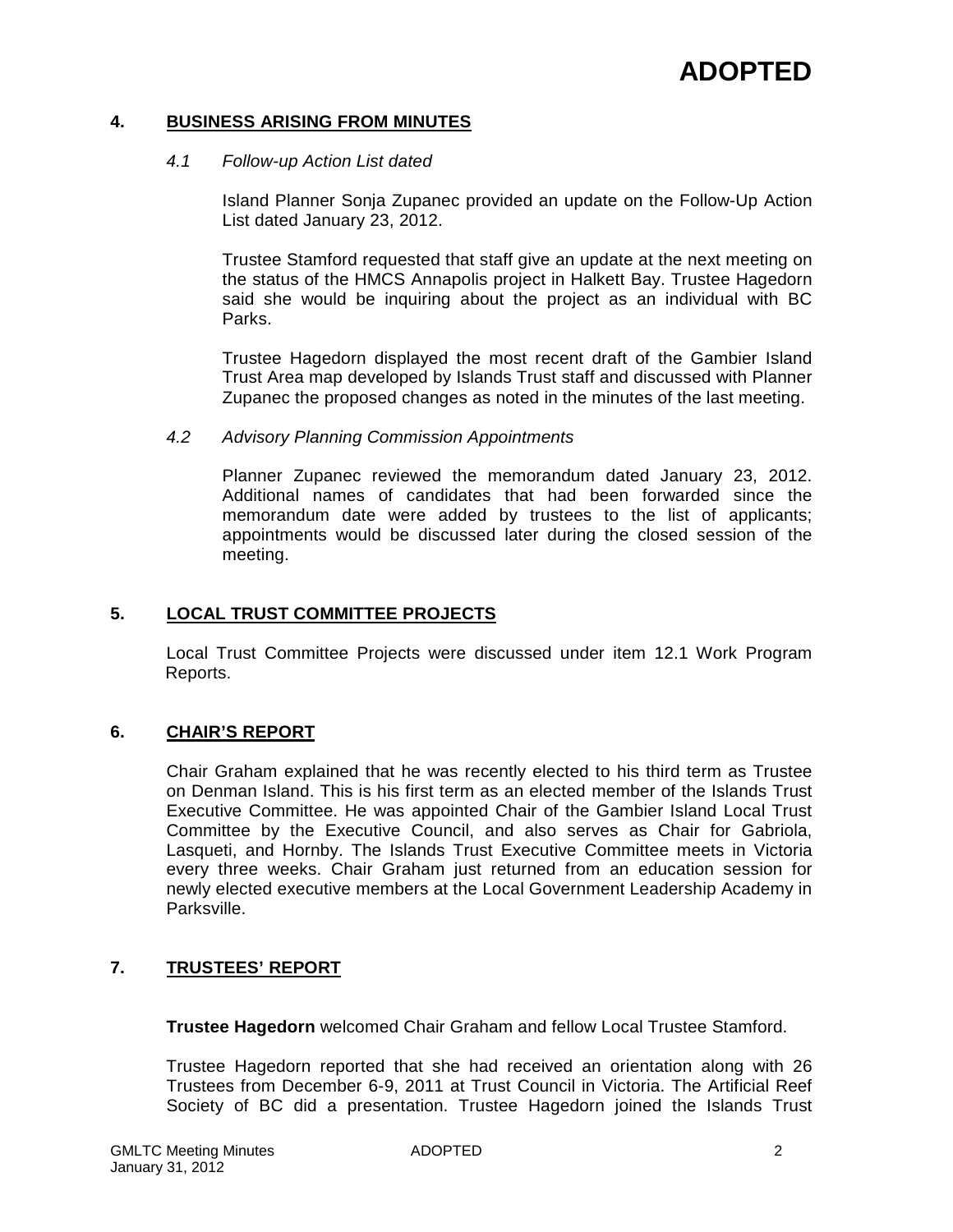Planning Committee.

On January 12, 2012, Trustee Hagedorn attended a Northern Office Orientation meeting on Gabriola Island. She met with Sunshine Coast Regional District and Area F Director Lee Turnbull to support the operations of the annual Island cleanup program. She attended a site visit on Gambier on January 28, 2012, and also met with a conservation group on Keats.

**Trustee Stamford** noted that she has added her and Trustee Hagedorn's names as senders on the Gambier community email list, an informal community service which will enable the Trustees to enhance communication on Gambier Island.

Trustee Stamford announced that another email list has been developed which is more informal, to distribute information and enhance communication. Reports and other community information, which are currently sent out a week prior to the Local Trust Committee meeting, will be made available through this email list.

Trustee Stamford attended the Trust Council meeting in Victoria in December where she volunteered for the Programs Committee, a subcommittee of Trust Council that advances Trust-wide opportunities for advocacy, communications, promotion, public awareness and education. There will be a meeting February 6, 2012 in Ladysmith.

Trustee Stamford also attended the Northern Office Orientation meeting on Gabriola Island. She also connected with the Conservancy on Gambier Island.

Trustee Stamford met with the Gambier Community Association, for whom a primary concern is parking. She also had the opportunity to meet MLA Nicholas Simons at an Open House on January 17, 2012, where they spoke about some Islands Trust issues.

## **8. DELEGATIONS**

There were no delegations.

## **9. TOWN HALL SESSION**

**Sophia Shane** of Gambier Island inquired about how she could learn more about the activities of the Local Trust Committee. Ms. Shane was provided information on how to get her name on the unofficial community notice board and encouraged to contact Trustees by phone, or to contact Planner Zupanec for any technical questions.

**John McMaster,** of Anvil Island, said the only way to find out what is going on and to get the public and Trustees' and staff perspectives is to attend these meetings.

**Les Martin**, of Thunderbird Yacht Club, inquired about voting rights of club members in elections, as the club owns property in the Trust Area. For further information, Mr. Mortin was instructed to send an email to Planner Zupanec who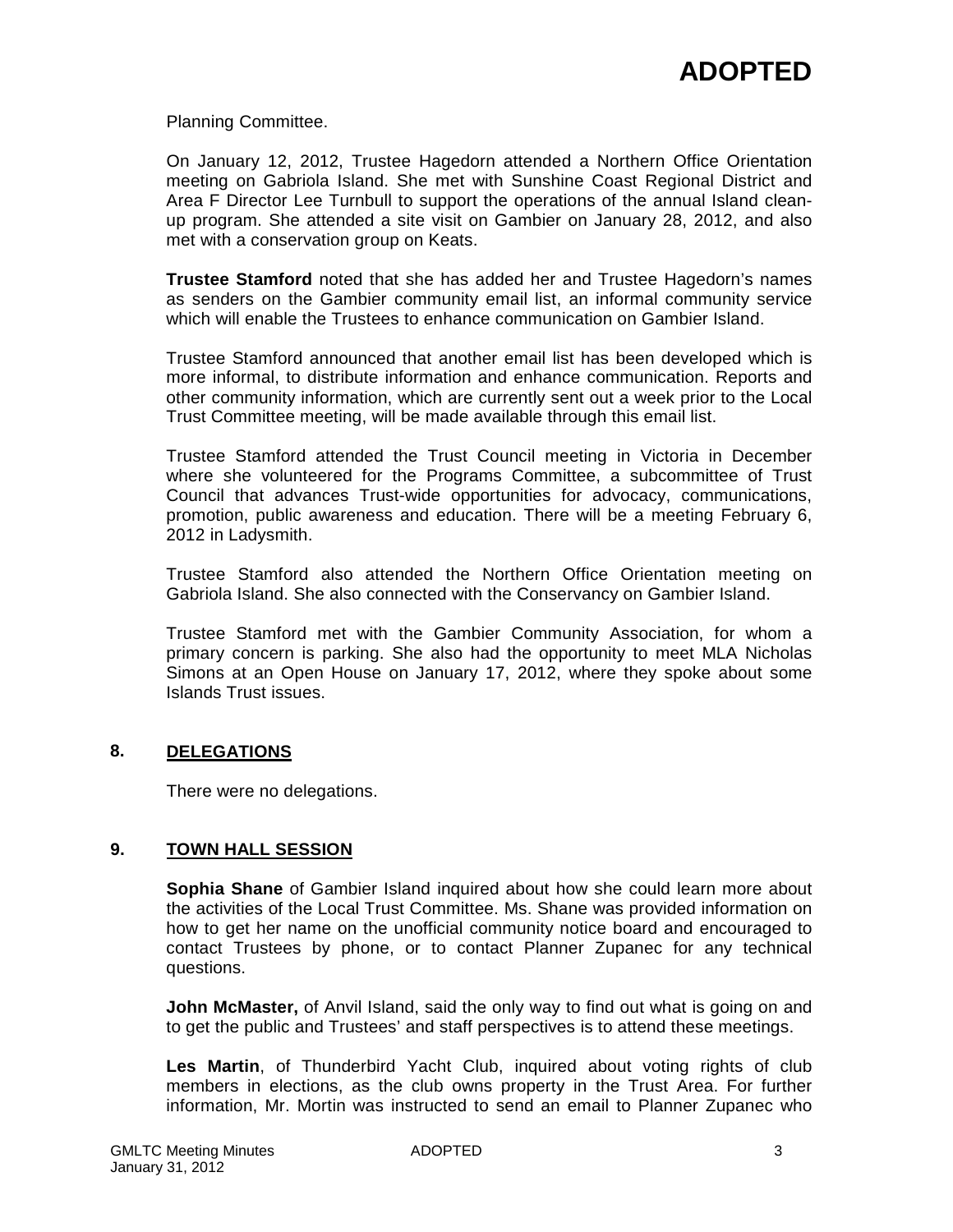could forward it to the Deputy Clerk.

### **10. CORRESPONDENCE**

*Correspondence specific to an active development application and/or project will be received by the Gambier Island Local Trust Committee when that application and/or project is on the agenda for consideration.*

*10.1 Funding Request from Sea to Sky Clean Air Society*

Planner Zupanec reviewed the funding request from Sea to Sky Clean Air Society.

Trustee Hagedorn noted, having attended several of the Society meetings, that the Society has a broad representation and a bigger vision of the Howe Sound Area, and that she thought it was a good match with Islands Trust bylaws.

**GM-001-2012** It was **MOVED** and **SECONDED** that the Gambier Island Local Trust Committee request staff to forward a \$200-cheque from the Miscellaneous fund and pay the funding request of the Sea to Sky Clean Air Society for a 2012 contribution.

> Trustee Hagedorn declared a conflict of interest as she had put her name forward as a board member for the Society.

*Trustee Hagedorn left the meeting at 11:04 am.*

Trustee Stamford noted she would be interested in learning if this group was acting in collaboration with other groups and activities in the region.

**GM-001-2012** It was **MOVED** and **SECONDED** that the Gambier Island Local Trust Committee request staff to forward a \$200-cheque from the Miscellaneous fund and pay the funding request of the Sea to Sky Clean Air Society for a 2012 contribution.

## **CARRIED**

*Trustee Hagedorn returned to the meeting at 11:06 am.*

## **11. APPLICATIONS AND PERMITS**

*11.1 GM-DVP-2011.5 (Shane – Gambier Island)*

Planner Zupanec outlined the staff report dated January 12, 2012. She noted the sensitivity of the foreshore environment, with little ability to be regenerated at a 7.5-metre setback, which should be kept as a no-build strip.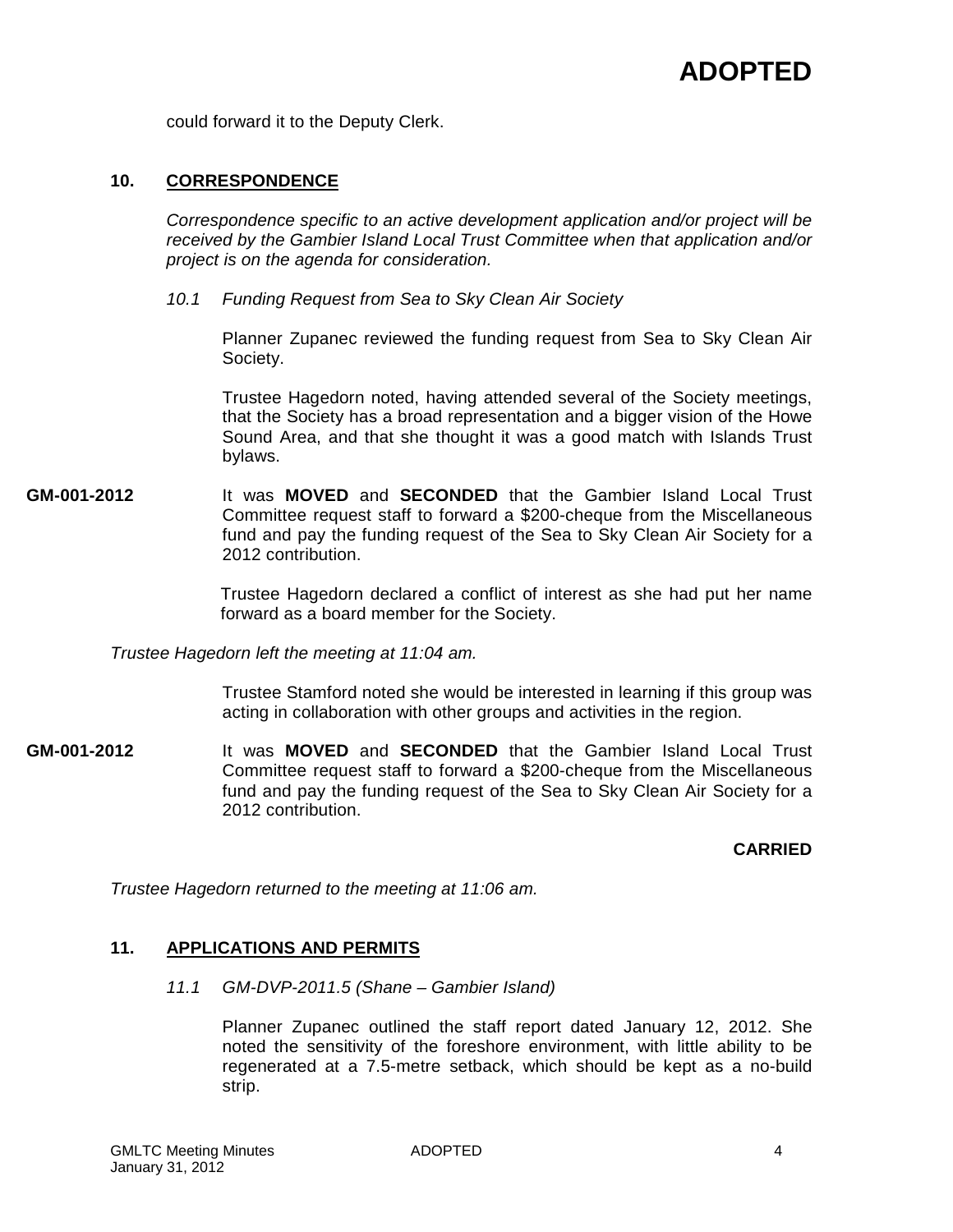The architect representing the applicant showed pictures and described the topography of the property, explaining that the selected siting gave the best configuration relative to the issues of lighting, location and retention of trees, lighting from log processing across the water, and noise.

The applicant shared her vision for development of the property.

While empathizing with the applicant's views on retaining trees and locating a structure near the few trees that remained on the property after clearcutting by the previous owner, Trustees emphasized the importance of the 15-metre setback that supports the Official Community Plan vision of preserving the aesthetics of the foreshore.

Chair Graham pointed out that Official Community Plans speak with the history of the community, and are developed by the community. The old Official Community Plan envisioned a 20-metre setback. The Land Use Bylaw regulation is 15 metres.

**GM-002-2012** It was **MOVED** and **SECONDED** that the Gambier Island Local Trust Committee not issue development variance permit application GM-DVP-2011.5 (Shane, Gambier Island).

## **CARRIED**

### *11.2 GM-RZ-2011.1 (Camp Fircom – Gambier Island)*

Planner Zupanec reviewed the staff report dated December 14, 2011. The applicant had selected to keep the titles of the camp and the adjacent subject property separate in light of the expense that would be required to re-survey the foreshore if consolidating the properties. The applicant stated there was no intent of the owner to develop the property, which would be used for camp programming.

**GM-003-2012** It was **MOVED** and **SECONDED** that the Gambier Island Local Trust Committee request staff to prepare a draft amending bylaw for GM-RZ-2011.1 (Camp Fircom, Gambier Island) to re-designate Lot B, District Lot 836, Plan 21550, Gambier Island, PID 009-393-358 from 'Settlement Residential (SR)' to 'Private Camps (CMP)' in the Gambier Island Official Community Plan and return it to the Local Trust Committee for further consideration.

## **CARRIED**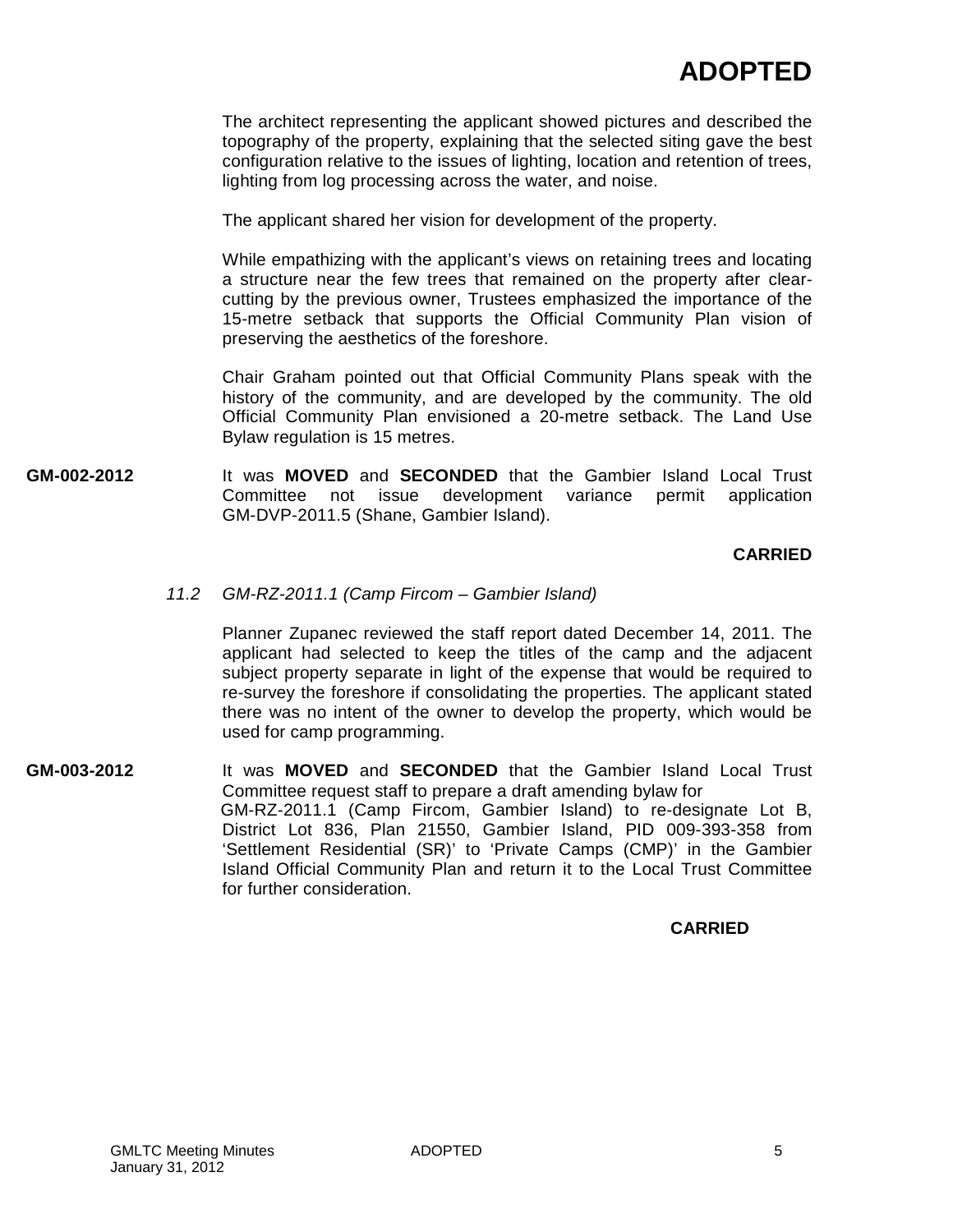- **GM-004-2012** It was **MOVED** and **SECONDED** that the Gambier Island Local Trust Committee request staff to:
	- 1. Prepare a draft amending bylaw to rezone Lot B, District Lot 836, Plan 21550, Gambier Island, PID 009-393-358 from SR to a new S3 subzone in the Gambier Island Land Use Bylaw regulating the density and lot coverage so that the property remains undeveloped, and return the draft to the Local Trust Committee for further consideration; and
	- 2. Post the preliminary staff report for GM-RZ-2011.1 (Camp Fircom, Gambier Island) to the Gambier website.

## **CARRIED**

*11.3 GM-RZ-2011.2 (Thunderbird Yacht Club – Gambier Island)*

Planner Zupanec reviewed the staff report of December 19, 2011.

Speaking to the application, Mr. Les Morton indicated that a rezoning was being requested to make room for expansion and to increase dock size to accommodate the increase in boat sizes since the origins of the club forty years ago.

- **GM-005-2012** It was **MOVED** and **SECONDED** that the Gambier Island Local Trust Committee request staff to:
	- 1. Prepare a draft amending bylaw to rezone the foreshore area of Lot A, District Lot 2809, Explanatory Plan 8309, New Westminster District, Gambier Island, PID 015-896-129 from 'P3 Zone' to 'Yacht Club Outstation (YCO) Zone' in the Gambier Island Land Use Bylaw; and
	- 2. Post the preliminary staff report for GM-RZ-2011.2 (Thunderbird Yacht Club, Gambier Island) to the Gambier Island website.

## **CARRIED**

*The meeting recessed at 12:25 p.m. and resumed at 12:40 p.m.*

## **12. REPORTS**

- *12.1 Work Program Reports*
	- *12.1.1 Memorandum dated January 20, 2012 regarding Work Program for term 2011-2014*
	- *12.1.2 Email dated January 14, 2012 from Wendy Harrison regarding the Associated Islands Land Use Bylaws*
	- *12.1.3 Top Priorities Report and Projects List dated January 23, 2012*

Planner Zupanec reviewed the staff memorandum and requested that Local Trustees confirm their priorities for the current term and items for the work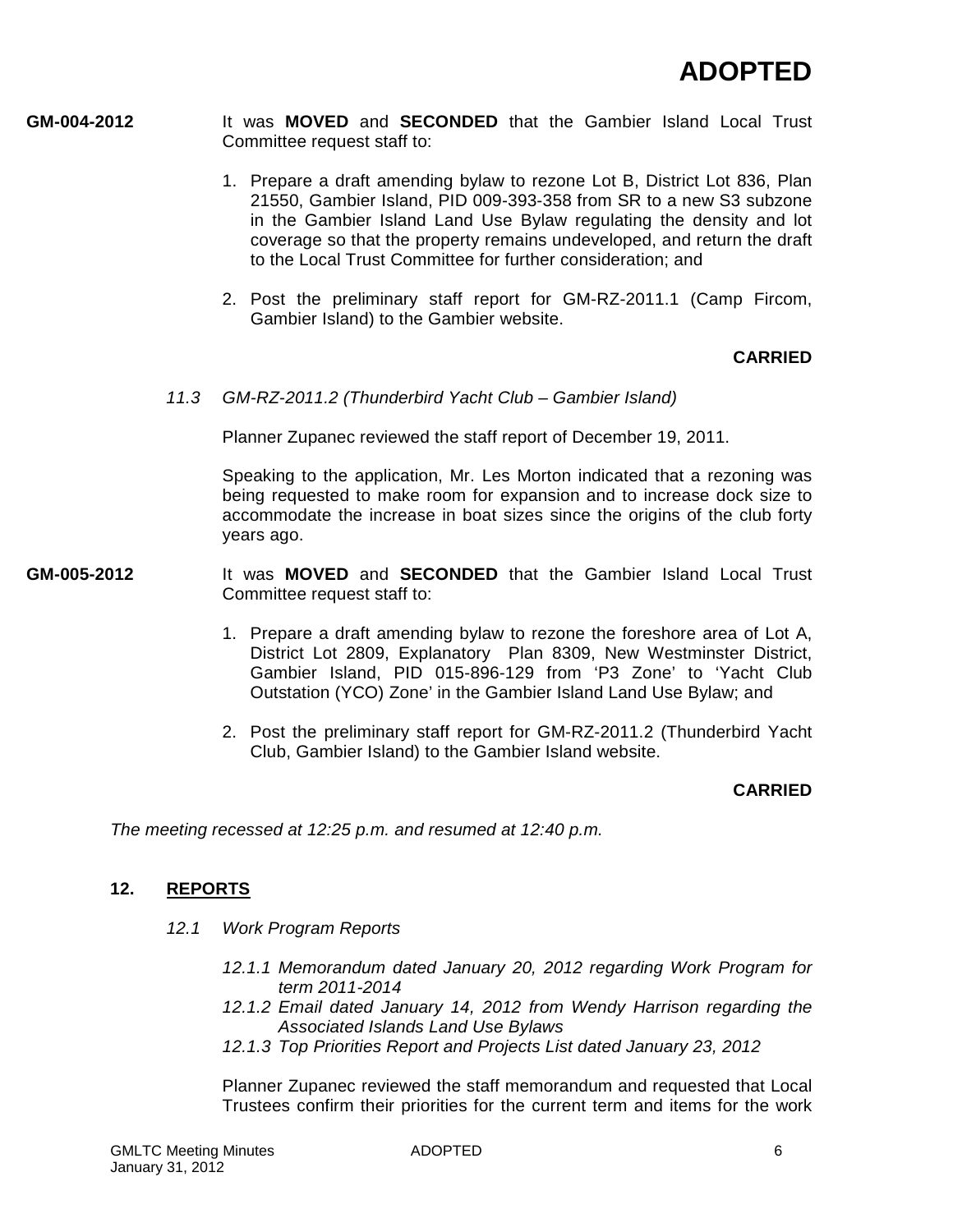program. Discussion ensued.

**GM-006-2012** It was **MOVED** and **SECONDED** that the Gambier Island Local Trust Committee requests staff to move number 3 in the Top Priorities List ("Initial discussions with Squamish First Nation regarding protection of archaeological and heritage resources") to the Projects List and replace number 3 on the Top Priorities List with "Foreshore protection/ clarity/ DAI/ DPA's".

## **CARRIED**

- **GM-007-2012** It was **MOVED** and **SECONDED** that the Gambier Island Local Trust Committee request staff to remove two items from the Projects List:
	- Review whether trail rights of way should be held by the Sunshine Coast Regional District on Keats Island or by Sunshine Coast Regional District and Local Trust Committee
	- Options to protect the integrity of beaches and define "natural boundary"

## **CARRIED**

Trustees discussed public engagement and consultation, and communication with the public about priority projects.

**GM-008-2012** It was **MOVED** and **SECONDED** that the Gambier Island Local Trust Committee request staff to add "Review of a strategic plan for the Howe Sound area" to the projects list.

## **CARRIED**

*12.2 Applications Log*

Planner Zupanec reviewed the Applications Log Report dated January 23, 2012.

*12.3 Trustee and Local Expenses*

The trustee and local expenses report posted to December 21, 2011 was received for information.

### **13. NEW BUSINESS**

### *13.1 Proposed Local Trust Committee Meeting Schedule for 2012*

The meeting schedule was adopted by the Local Trust Committee by Resolution Without Meeting. A change of meeting location was noted: March 1 and April 12 meetings will be held at the Eric Cardinall Hall, at 930 Chamberlin Road, West Howe Sound, not the Gibsons Library.

The Local Trust Committee agreed to review the scheduled locations at the next meeting.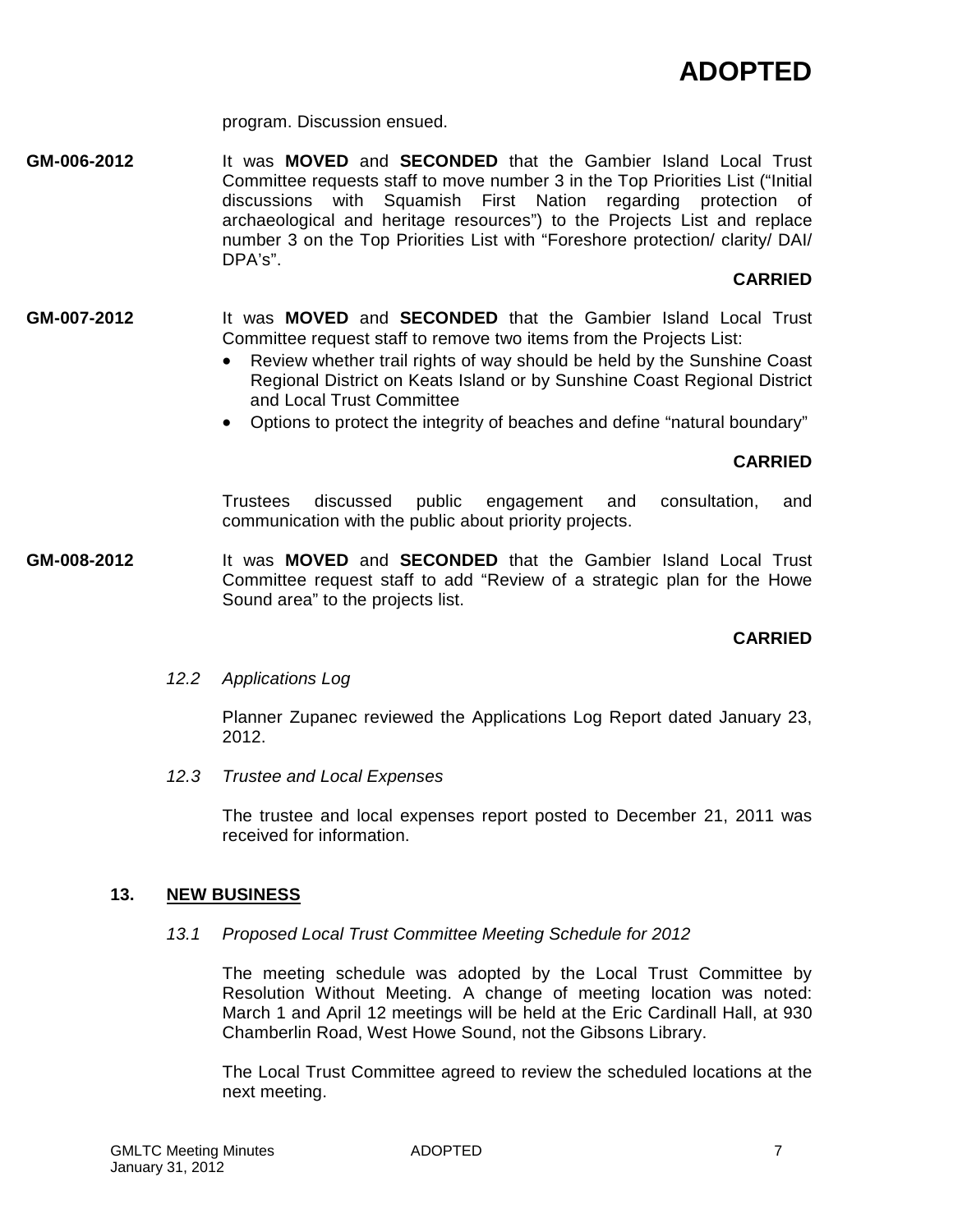### *13.2 BURNCO Gravel Extraction Proposal – Sunshine Coast*

Planner Zupanec provided background on the BURNCO proposal and advised Trustees that submissions pertaining to the scope of the environmental assessment process had been requested by February 3, 2012.

**GM-009-2012** It was **MOVED** and **SECONDED** that the Gambier Island Local Trust Committee request staff to write a letter to the Environmental Assessment Office referring to the Gambier Trust Area Official Community Plan policies, and stating that the rezoning is in Islands Trust Jurisdiction; and further, that the Gambier Island Local Trust Committee would encourage the topics of noise and light impact to be included in the scoping of the Environmental Assessment.

## **CARRIED**

## **14. BYLAWS**

- *14.1 Bylaw Enforcement Notification System*
	- *14.1.1 Bylaw Enforcement Notification Brochure*
	- *14.1.2 Bylaw Violation Notice*
	- *14.1.3 Proposed Bylaw No. 116*

Bylaw Enforcement Coordinator Drew discussed a housekeeping amendment to proposed Bylaw Enforcement Notification Bylaw No. 116.

Trustees Stamford and Hagedorn both emphasized the importance of communicating with the public to provide information about the bylaw and responding to inquiries before moving forward with the proposed bylaw.

**GM-010-2012** It was **MOVED** and **SECONDED** that the Gambier Island Local Trust Committee rescind the October 26, 2011 Third reading to Proposed Bylaw No. 116, cited as Gambier Island Local Trust Committee Bylaw Enforcement Notification Bylaw No. 116, 2011.

### **CARRIED**

**GM-011-2012** It was **MOVED** and **SECONDED** that the Gambier Island Local Trust Committee request staff to amend proposed Bylaw No. 116 by replacing Schedule B with the Schedule B as attached to the staff report dated January 18, 2012.

## **CARRIED**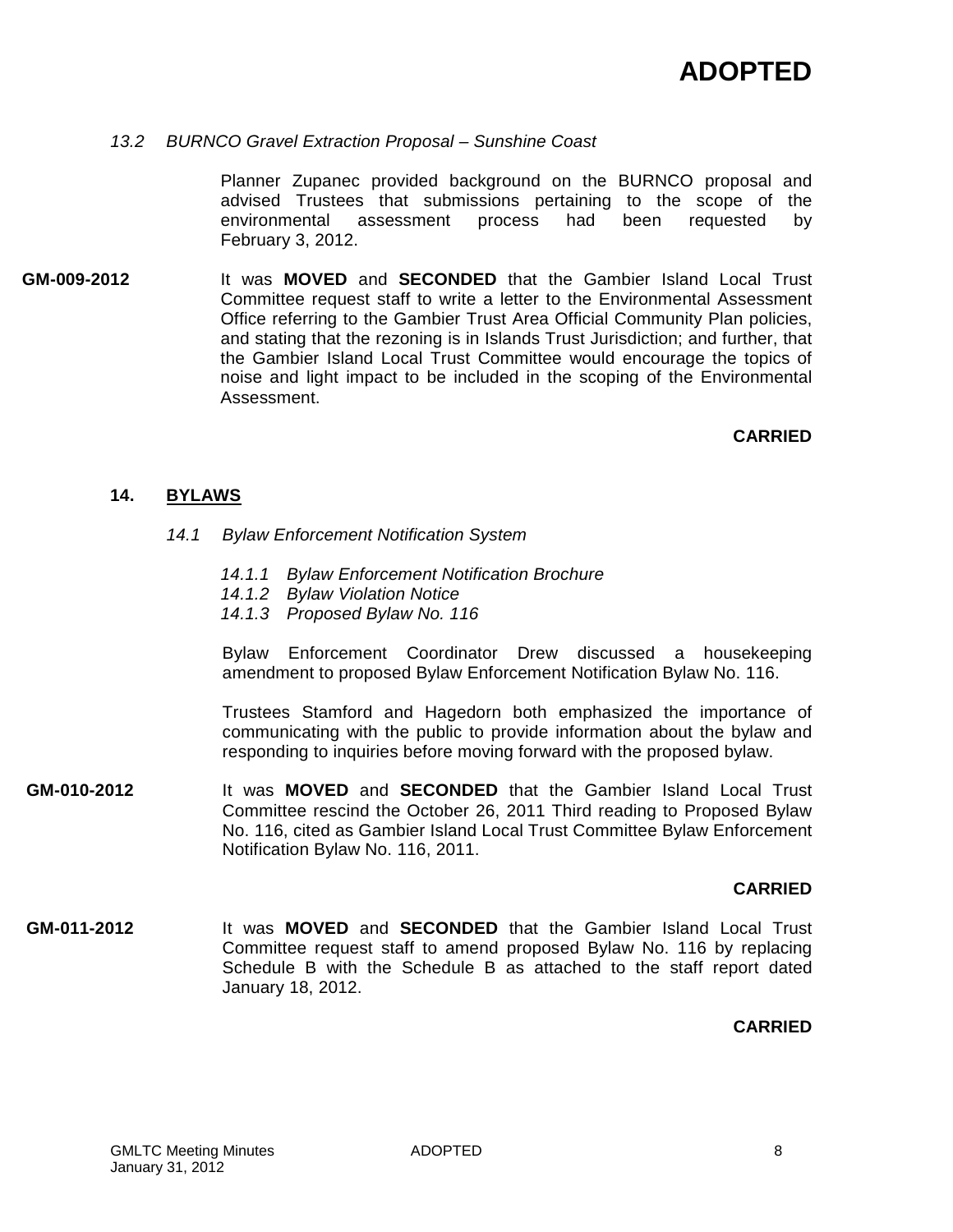**GM-012-2012** It was **MOVED** and **SECONDED** that the Gambier Island Local Trust Committee request Bylaw Enforcement Coordinator Drew to send a letter to Gambier Island Trust Area residents informing them of the proposed Bylaw Enforcement Notification Bylaw.

## **CARRIED**

## **15. ISLANDS TRUST WEBSITE**

*15.1 Gambier Page*

The Gambier Island Trustees requested that staff add to the website rezoning and application reports discussed at this meeting.

## **16. CLOSED MEETING**

**GM-013-2012** It was **MOVED** and **SECONDED** that the Gambier Island Local Trust Committee closes the next part of the January 31, 2012 business meeting to discuss matters pursuant to Section 90(1)(a) of the Community Charter to consider appointments to the Advisory Planning Commission and that staff and the minute taker be invited to attend this meeting.

**CARRIED**

## **17. RECALL TO ORDER**

*Chair Graham recalled the meeting to order at 2:40 pm.*

Chair Graham announced that the Gambier Island Local Trust Committee appoints the following individuals to the Gambier Island Local Trust Area Advisory Planning Commission for a two year term:

> Brenda Hardisty Camilla Berry Dan Rogers David Walker Eric Holtz Frank Colbourne Joyce Clegg Lee Martella Roger Sweeney

Chair Graham requested that staff write letters to all candidates thanking them for their application, and to the nine Advisory Planning Commission appointees to provide them with information regarding a training session.